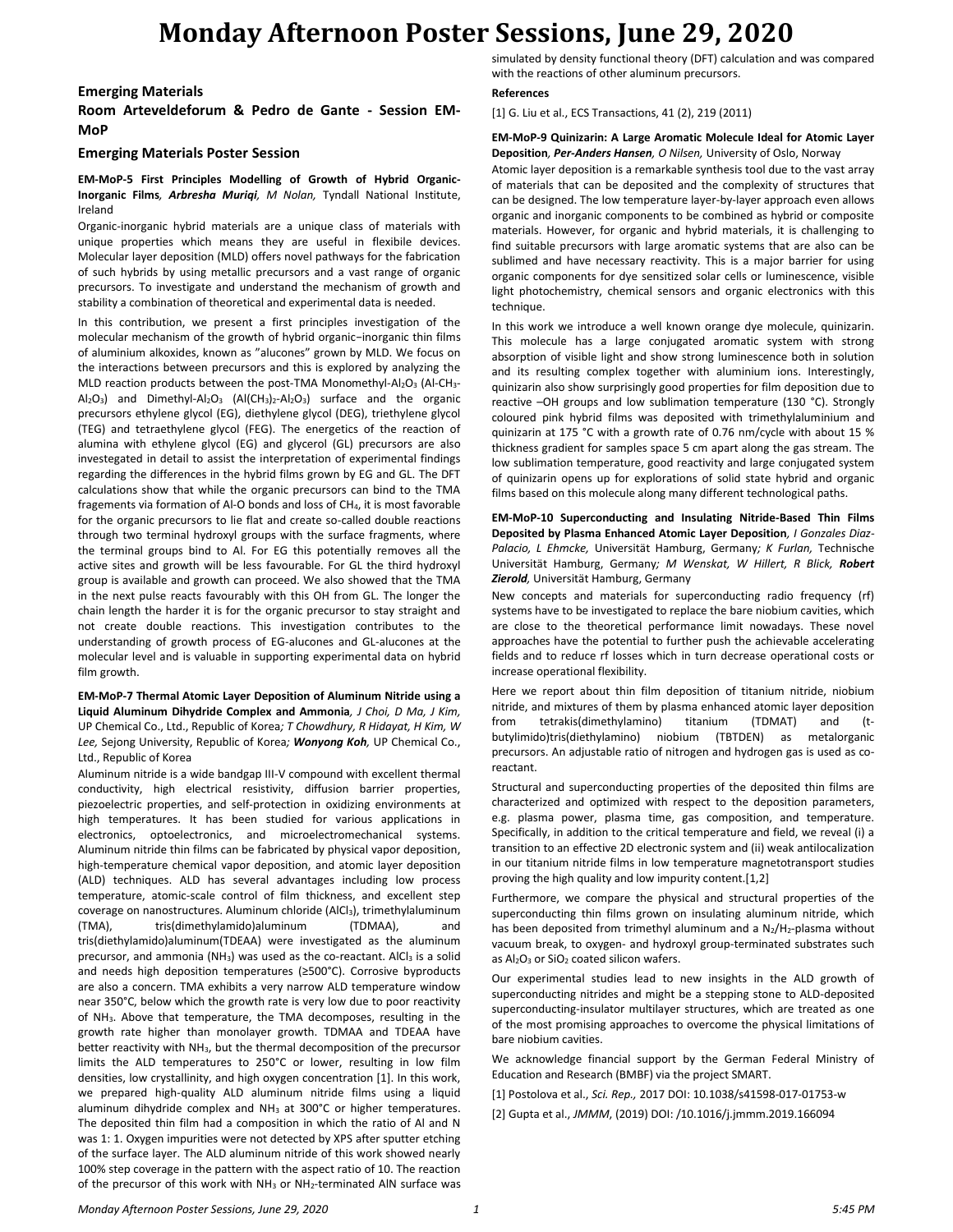**EM-MoP-15 Low Temperature Thermal a-SiC Deposition Using Pulse CVD and ALD***, Susumu Yamauchi, M Fujikawa,* Tokyo Electron Technology Solutions Limited, Japan*; T Miyahara,* TEL Technology Center, America, LLC Semiconductor manufacturing processes are becoming increasingly complex and miniaturized year by year in order to achieve high performance, low power consumption and low manufacturing costs. From thin films point of view, this can be translated that thin films are required to be deposited at lower temperature, with high conformality and sometimes required to have high etch selectivity to other materials.

Despite enormous number of thermal  $SiO<sub>2</sub>$  and  $SiN$  deposition at low temperature < 450 ℃, not many thermal a-SiC deposition have been reported at low temperature. Most of SiC have been deposited at > 700 ℃ which might not be favorable to implement in manufacturing. On the other hand there are a lot of precedent reports of a-SiC deposition at low temperature which have done by plasma process. The authors agree with the usefulness of plasma enhanced deposition, but in the coming semiconductor manufacturing process with advanced scaling, there are concerns of conformality and plasma-induced damages.

Therefore, the authors have utilized thermal reaction without plasma enhancement to a-SiC thin film deposition (CVD, pulse-CVD and ALD) at low temperature. Several acetylene compounds have chosen as carbon precursor and disilane ( $Si<sub>2</sub>H<sub>6</sub>$ ) has chosen as silicon precursor respectively. All of samples were deposited with CVD/ALD capable vacuum reactor. Precise process control has been established over wafer temperature, pressure and gas flow at every single process step. Detail physical characterization was carried out to study a-SiC film properties. Firstly, films were measured with SEM and ellipsometry to obtain thickness as well as deposition rate or growth per cycle (GPC). XPS measurement showed stoichiometry of deposited film and spectra were deconvoluted to analyze distribution of bond state as further research. EDX combined with TEM was also implemented to some of samples. Film density was measured with XRR. In-film hydrogen concentration was measured by HFS. Conformality of deposited film was inspected with TEM and SEM.

Thermal a-SiC was successfully deposited at ≥ 400 ℃. Typical deposition rate or GPC of pulsed CVD and ALD were 0.60 Å/cyc and 0.32 Å/cyc respectively. Film stoichiometry were Si/C/O = 51/47/2% with pulse-CVD and Si/C/O = 49/44/7% with ALD respectively. XPS peaks deconvolution for both Si2p and C1s indicated that ≥ 80% of silicon and carbon formed Si-C bond. Film density was  $\sim$  2.3 g/cm<sup>3</sup>. Step coverage of film was confirmed with  $A/R = 1:3$  to 1:7 trenches and which showed good conformailty. Dry etch rate was 8.2 to  $SiO<sub>2</sub>$  and 7.8 to SiN respectively.

#### **EM-MoP-16 Novel Approach for Conformal Chemical Vapor Phase Deposition of Ultra-Thin Conductive Silver Films***, Sabrina Wack, P Lunca Popa, N Adjeroud, R Leturcq,* Luxembourg Institute of Science and Technology, Luxembourg

The present work demonstrates a novel approach for the conformal deposition of ultra-thin conductive silver (Ag) films on complex substrates. Using an original multi-step plasma-enhanced approach, we demonstrate the deposition of conductive silver films with thickness down to 11 nm. Conductive ultra-thin Ag films are commonly deposited by physical vapor deposition techniques (metal evaporation or sputtering). However, these are line-of-sight methods that do not allow conformal deposition on substrate with complex morphology (e.g. trenches) [1]. Non line-of-sight methods such as the ones based on chemical vapor phase deposition (Chemical Vapor Deposition-CVD or Atomic Layer Deposition-ALD) usually produce non-electrically-conductive films for thickness below 20-50 nm due to island formation by Volmer-Weber growth mode for metal layers on oxide-based substrate [2]. Moreover, conductive ultra-thin silver films based on ALD (down to 22 nm) [3], require low-temperature deposition (below 120 ºC), with a very narrow process temperature window (about 10 ºC).

The deposition is based on Ag(fod)(PEt<sub>3</sub>) as silver precursor, and H<sub>2</sub> plasma as reducing agent. An acceptable process temperature window  $(> 30 \text{ }^{\circ}C)$ , and a deposition temperature larger than 120ºC for enhanced uniformity and deposition rate have been demonstrated. In these conditions, highly uniform deposition on bent and batched samples have been performed. 20 nm thick films exhibit a resistivity down to 40 μΩ·cm. The resistivity increases up to 1.4 m $\Omega$ ·cm when reducing the thickness down to 11 nm. The critical thickness as low as 11 nm is thus very close to the state-of-theart for sputter-deposited thin films [4], and well below the 22 nm obtained with ALD [3]. The obtained Ag thin film also demonstrates a high reflectance up to 94% and a low absorbance of 3% in the infrared region for a film thickness of 36 nm, showing the high quality of the films. This quality is confirmed by morphological analysis using scanning electron microscopy and atomic force microscopy, as well as by the structural (X-ray diffraction) and chemical (energy dispersive X-ray spectroscopy) properties. This new processing approach opens a very interesting path for the use of ultra-thin silver films for electronic and optoelectronic applications.

[1] Guske *et al.*, Optical Society of America, 20, 21 (2012)

[2] Golrokhi *et al.*, Applied Surface Science, 364, 789–797 (2016)

[3] Kariniemi *et al.*, Chemistry of Materials, 23, 2901 (2011)

[4] Hauder *et al.*, Applied Physics Letters, 78, 6 (2001)

#### **EM-MoP-17 When ALD Outperforms MOCVD: Direct Comparison of Epitaxial InN Films***, Chih-Wei Hsu, P Deminskyi, I Martinovic, J Palisaitis, H Pedersen,* Linköping University, Sweden

The successful development of III-nitride semiconductors and their alloys for light-emitting and power electronics has attracted tremendous attention over the past few decades. InN, with direct band gap of 0.7 eV and high carrier mobility, has been suggested to play a key role in extending the LED toward infrared and lifting the operating frequency of a high-electron-mobility transistor. However, the utilization of InN in device structures is rare due to the challenges of integrating high quality InN as active layers in between other matrix material.

In this work, homogeneous and epitaxial InN layers with well-controlled thickness grown on GaN and SiC by using plasma ALD is presented and compared to InN grown by conventional Metal-Organic Chemical Vapor Deposition (MOCVD). Trimethyl indium and NH<sub>3</sub> are used as precursors in both plasma ALD and MOCVD with the main difference of it being supplied in a plasma discharge in the case of plasma ALD. The morphological and structural properties of the resulting materials are characterized by using scanning electron microscopy, atomic force microscopy, X-ray diffraction (XRD) and transmission electron microscopy (TEM).

The surface profiles and the surface roughness of InN grown by ALD are nearly identical to those of GaN and SiC. In contrast, scattered hill-rock features are observed on InN grown by MOCVD. Despite the difference in morphology, the InN grown by ALD and MOCVD have the same hexagonal wurtzite structure and is epitaxially grown on GaN and 4H-SiC with the growth direction of <0002>. The full-width-half-maximum of XRD rocking curve of InN (0002) is well-reproduced depending on the quality of underlying material; the measured values for our ALD grown InN (0002) are between 150-200 arcsecond for InN on GaN and between 20-30 arc seconds for InN on 4H-SiC. This result is better than any other reported value for InN (0002) rocking curves. The observation of interference fringes in the vicinity of InN (0002) suggests very smooth InN layer with sharp interface grown by ALD. Such features are absent in InN grown by MOCVD. The well-resolved lattice images obtained in our TEM investigation further confirm the epitaxial relationship between InN and its underlying materials.

In summary, the InN grown by ALD results in smooth and homogeneous films with good crystalline quality while the InN grown by MOCVD results in hill-rock structures after relaxation. Our results suggest that ALD is a promising growth technique that can enable the use of InN layer in optoelectronic applications.

**EM-MoP-19 Solution-Based ALD Routes Towards Thin Films of Organic-Inorganic Hybrid Perovskites***, Vanessa Koch, M Barr, P Büttner, I Mínguez-Bacho, D Döhler, J Bachmann,* Friedrich-Alexander-University Erlangen-Nürnberg, Germany

Organic-inorganic hybrid perovskites are not yet accessible with conventional Atomic Layer Deposition from the gas-phase (gALD). Therefore, a method to deposit such materials in a precise and controllable manner is necessary. We present two procedures to grow organicinorganic hybrid perovskite thin films with 'solution Atomic Layer Deposition' (sALD), a technique which transfers the principles of ALD from the gas phase to liquid processing at ambient conditions. The first route entails two steps: the successful deposition of polycrystalline PbS thin films on planar and nanostructured substrates *via* sALD with subsequent conversion to the hybrid perovskite methylammonium iodoplumbate (methylammonium lead iodide, MAPI, CH3NH3PbI3). The second route paths the way to a direct deposition of hybrid perovskites including lead-free phases. These materials can then serve as light-absorbing layers in thin film solar cells.

#### **EM-MoP-21 Development of ALD Copper Oxide and Al:CuxO Films***, J Avila, C Eddy, Jr., Virginia Wheeler,* U.S. Naval Research Laboratory

Thin film metal oxide semiconductors that exhibit p-type conductivity are advantageous for a wide variety of applications, such as photovoltaics and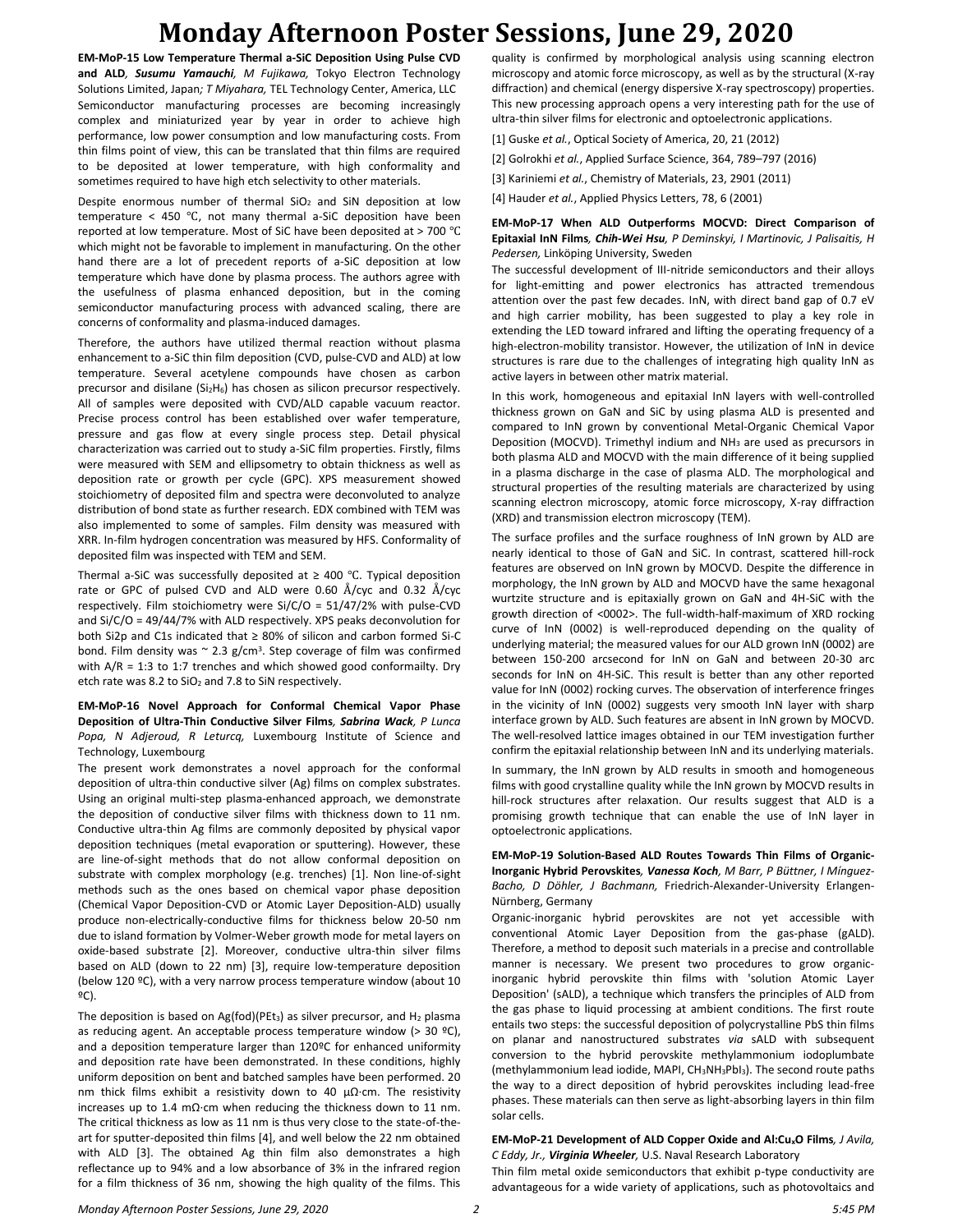high power electronics. Copper containing materials, like Cu<sub>2</sub>O and CuAlO<sub>2</sub>, are promising p-type oxides due to O-Cu-O structure facilitating hole carriers through copper vacancies. $1,2$  Additionally, the wide bandgap of CuAlO<sub>2</sub> (3.5 eV) results in ~70% transparency of visible light<sup>1</sup>, which is useful for transparent conductors. ALD of Cu<sub>2</sub>O or CuAlO<sub>2</sub> would allow conformal thin films on a variety of substrate materials and complex architectures required for many new applications. There are few studies demonstrating the growth of either Cu<sub>2</sub>Oor CuAlO<sub>2</sub> by ALD,<sup>2</sup> and even fewer showing the systematic effect of digitally doping of Cu<sub>2</sub>O films with increasing amounts of Al on film quality. In this work, the chemical, structural, and electrical properties of ALD grown Al:CuO films will be assessed as a function of increasing amounts of Al.

Due to its relatively high growth rate, deposited crystallinity,<sup>3</sup> and stoichiometric modularity, Bis(dimethylamino-2-propoxy)copper(II) (or Cudmap) was used with ozone to deposit CuO films at 150°C CuO films were digitally doped with individual Al<sub>2</sub>O<sub>3</sub>-cycles using trimethylaluminum (TMA) and ozone. The ratio of  $Al_2O_3$  to CuO cycles was varied from 2-50 cy%. Initial films indicate that only 2 cy% of Al is needed to reach stoichiometric 1:1 ratio with Cu, and dramatically changes the properties of the film resulting in increased growth rate and reduced film crystallinity. Furthermore, XPS analysis of a 50 cy% films, indicates that TMA reduces the CuO film to a mixed Cu-- + /Cu2+ oxidation state.

The influence of crystallinity on the electrical properties of Al:CuO films was studied through post-deposition annealing. Initially, CuO films were annealed to determine the parameters required to crystallize and reduce CuO to Cu<sub>2</sub>O, the necessary stoichiometry for CuAlO<sub>2</sub> films. Oxygen pressure was crucial to attaining continuous films with the required crystalline structure and phase, while temperature and time were less impactful. Specifically, a low pressure of 0.1 mTorr of  $O<sub>2</sub>$  is required to achieve crystalline Cu2O from the as-deposited CuO ALD film. Using the established optimized annealing conditions, the effect of Al incorporation on the final film crystallinity, morphology and electrical properties was assessed as a means towards realizing usable p-type oxide films for optoelectronic devices.

1) Yanagi, H.; *et.al.J. of Electroceram.***2000**, *4*, 407.

2) Tripathi, T. S.; Karppinen, M. *Adv. Mater. Inter.***2017**, 1700300.

3) Iivonen, T.; *et.al.*. *J. Vac. Sci. & Tech. A***2016**, *34*, 01A109.

**EM-MoP-23 Photoactive Hybrid Thin Films by Molecular Layer Deposition***, Melania Rogowska, P Hansen,* University of Oslo, Norway*; H Valen,* Nordic Institute of Dental Materials, Norway*; O Nilsen,* University of Oslo, Norway Photoreactive surfaces can be utilized in solar cells, light sensors and photocatalytic processes for water purification systems or antimicrobial coatings. One of the promising method to design such photoactive materials is to extend the light absorption towards the visible light region by combining inorganic transition metal clusters with highly aromatic organic molecules. Molecular layer deposition (MLD) is a suitable tool to fabricate such structures with an excellent thickness control.

In this study we have produced organic-inorganic hybrid materials with photoactive properties based on 2,6-naphthalenedicarboxylic acid as the absorber and organic building unit, and Ti, Zr, Hf or Y as metal centre. We characterized the growth dynamics and physicochemical properties of our surfaces with in-situ QCM, FTIR, UV-Vis and photoluminescence (PL) measurements. The films are amorphous as deposited and prove strong photoactivity and photoluminescence. The growth dynamics

is dependent on the choice of a metal and our current focus is in identifying the effect of chemistry on the growth and material properties.

In all deposited systems, the strong near-UV absorption of the organic precursor is broadened and

red-shifted when the organic molecule binds to a metal atom. The PL characterization proves that the presence of different metal clusters change the optical emission of hybrid systems and moreover

Ti-O clusters quench the emission from the organic linker. It was also found that the emission of light from the photoactive materials decreases upon UVC exposure, showing photobleaching effect.

**EM-MoP-24 Inducing Conductivity into Parylene C by Vapor Phase Infiltration of In2O3***, Oksana Iurkevich, E Modin,* CIC nanoGUNE BRTA, Spain*; I Šarić, R Peter, M Petravić,* University of Rijeka, Croatia*; M Knez,* CIC nanoGUNE BRTA, Spain

The development of material for future electronics does not only rely on increasing the computational efficiency, but also on including completely novel functionalities, such as foldability. Hybrid organic-inorganic materials are especially promising for this task as they may combine the properties of inorganics, such as electronic conductivity, with the flexibility of organic polymers.

A hybrid system, consisting of a semiconducting material blended with a polymer matrix, may be beneficial over conventional approaches that rely on coatings and well-defined interfaces between the two materials. Vapor phase infiltration (VPI) meets this challenge by allowing diffusion of a precursor into the bulk of a soft substrate. VPI on polymer substrates leads to the formation of a gradient hybrid layer with altering density and smooth transition from the bulk polymer to the inorganic thin film on the surface (Fig.1). This gradient layer can compensate mechanical stress and suppress crack formation upon bending, thus preventing the loss of electrical conductivity upon bending, folding, or stretching.

In this work, we developed a VPI process of indium oxide by exposure of parylene C to alternating pulses of trimethylindium and water precursors. Parylene C is a CVD-deposited polymer with high thermal tolerance. The infiltration process was performed in the temperature range from 130 to 210°C. Despite the film growth even at low temperatures, the sheet resistance of those structures remained high at 130°C. Substitution of the water with hydrogen peroxide allowed to decrease the sheet resistance value by five orders of magnitude and highlighted the importance of the oxygen source choice. For higher infiltration temperatures this difference decreased to one order of magnitude for water and  $H_2O_2$  precursors. However, the precursor choice made a significant impact on the infiltration depth, chemical distribution of the elements, and crystallinity. Moreover, transmission electron microscopy showed that in the case of hydrogen peroxide, there is no thin inorganic film growing on top of the surface, but the whole surface remained hybrid. Such functionalization of the dielectric polymer with electronically conductive material is a promising approach for the development of novel foldable organic electronic devices.

This work is funded by the European Union's Horizon 2020 research and innovation programme under the Marie Skłodowska-Curie grant agreement №765378.

**EM-MoP-26 Solution Atomic Layer Deposition of Cu-BDC SURMOF Thin Films***, Maïssa K. S. Barr, S Nadiri,* Friedrich-Alexander University of Erlangen-Nürnberg, Germany*; D Chen, P Weidler,* Karlsruhe Institute of Technology, Germany*; H Baumgart,* Old Dominion University*; J Bachmann,*  Friedrich-Alexander-University Erlangen-Nürnberg, Germany*; E Redel,*  Karlsruhe Institute of Technology, Germany

Transferring the principles of atomic layer deposition (ALD), known with gaseous precursors, to precursors dissolved in a liquid generalizes established methods such as the 'layer by layer' growth or the 'successive ion layer adsorption and reaction' (SILAR). This 'solution ALD' (sALD) shares the fundamental properties of standard 'gas ALD' (gALD), especially the self-limiting growth and the ability to coat deep pores.

It is particularly interesting in the case of ionic solid or polymers. In the specific case of metal-organic fameworks (MOF), the use of sALD appears as a method of choice. Indeed the usual processes such as spray coating, spin coating and dip coating do not offer a control at the scale of individual units (molecules or ions). So far, only few processes from the gas phase, including ALD, have been reported due to the competition of the growth and the thermal decomposition of the MOF at elevated temperature under vacuum.

In the following the deposition of a surface-anchored metal-organic framework (SURMOF) is described. The optimization of the deposition conditions is studied for the growth of Cu-BDC by sALD. Copper acetate and benzene-1,4-dicarboxylic acid (BDC) are used as the copper source and the linker, respectively. The purge and pulse durations are varied independently and demonstrate the self-limiting feature of this sALD reaction. The morphology of the films is observed by scanning electron microscopy and atomic force microscopy. The films are crystalline MOF is identified by x-ray diffraction and TOF-SIMS. The thin SURMOF films obtained by sALD exhibit a quality superior to layers obtained by spray and dip coating: in particular, the films are continuous and uniform after only 10 cycles already.

**EM-MoP-29 ALD-Grown Gallium Oxide Thin Films with Properties Close to Bulk Wafers***, Elham Rafie Borujeny, K Cadien,* University of Alberta, Canada Gallium oxide is a wide bandgap material (Eg  $\sim$  4.6eV - 5.2eV) with a large breakdown field (~ 8MV/cm). These properties make gallium oxide a promising material for power semiconductor applications [1]. A comprehensive study of gallium oxide thin films grown by ALD is presented

*Monday Afternoon Poster Sessions, June 29, 2020 3 5:45 PM*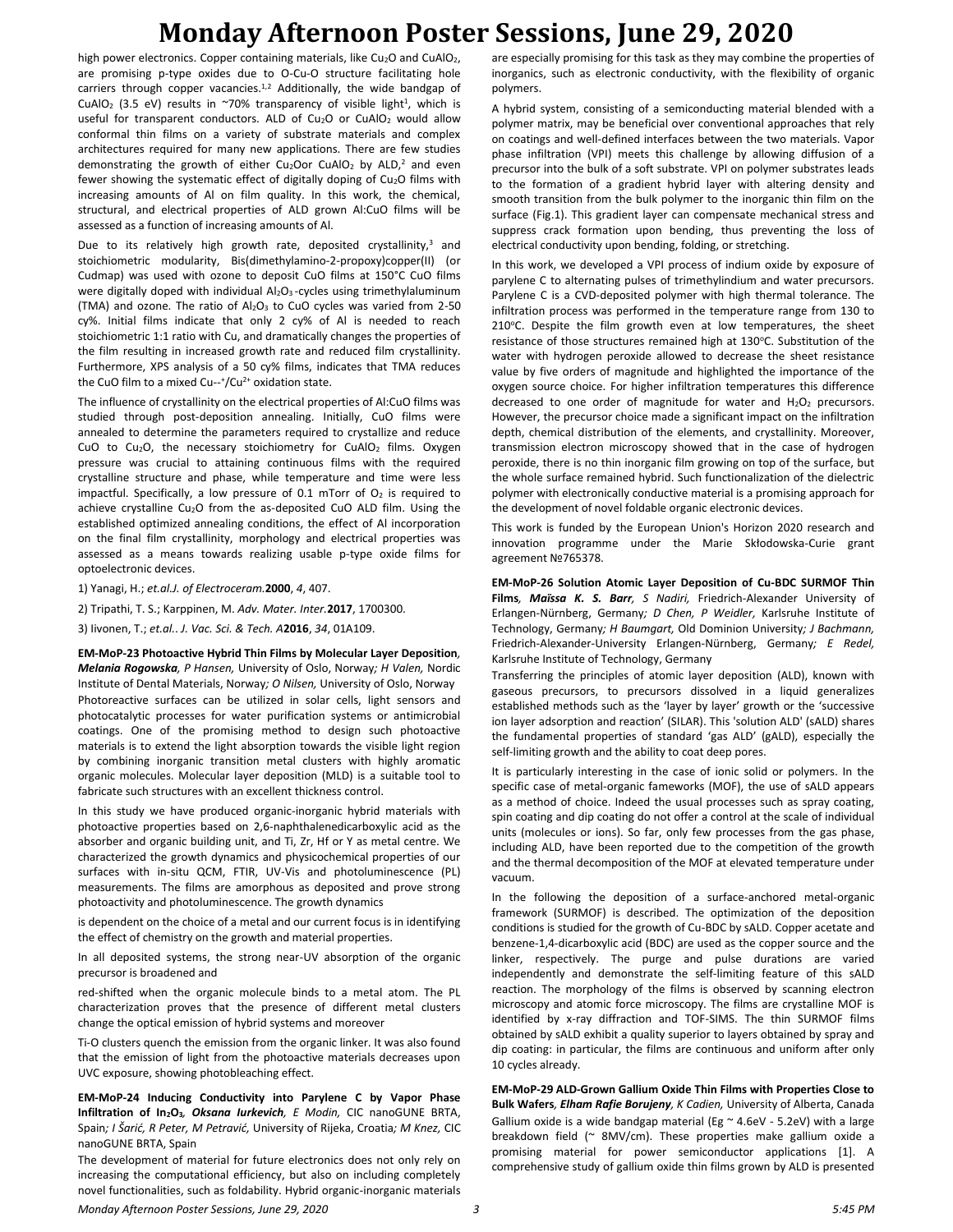in this work, and ~40nm-thin films with properties close to bulk gallium oxide wafers are obtained.

Gallium oxide films were deposited on C-plane sapphire, p-Si (100), n-Si (111) and p-Si (110) wafers as well as glass slides using a Kurt J. Lesker ALD 150-LX™ system equipped with a remote inductively coupled plasma (ICP) source. Depositions were done at a substrate temperature range of 50°C to 450°C. In-situ ellipsometry measurements were performed and the results were used to predict the quality of the films at different deposition conditions. 1-D and 2-D XRD patterns were collected to study crystallinity of the films. AFM measurements were performed to study surface morphology of the films. Electrical resistivity of the films was measured using van der Pauw method. Characterization results confirmed robustness of ellipsometry as a fast, non-contact and non-destructive technique for predicting structure and property of the films, which is especially beneficial for highly resistive thin films of emerging wide bandgap materials such as gallium oxide.

As a result of this work, low temperature gallium oxide thin films with resistivity and breakdown voltage values close to bulk wafers have been successfully deposited by ALD. An example cross section TEM image of a film grown at 275°C is shown in the attachment to present the crystalline quality of the film both at the interface and throughout the bulk of the film.

#### **References:**

[1] M. A. Mastro, A. Kuramata, J. Calkins, J. Kim, F. Ren, and S. J. Pearton, "Opportunities and Future Directions for Ga2O3", ECS J. Solid State Sci. Technol. 2017, volume 6, issue 5, P356-P359, doi: 10.1149/2.0031707jss

**EM-MoP-30 Crystalline GaN Film Growth at a Thermal Budget Approaching 100<sup>o</sup>C Using Hollow-Cathode Plasma-Assisted Atomic Layer Deposition***, Deepa Shukla, A Mohammad, S Ilhom, N Biyikli,* University of Connecticut

The III-nitride wide bandgap semiconductor material family features attractive properties to be integrated with low-temperature materials such as transparent glass and polymeric flexible substrates. Towards such an integration, our plasma-assisted atomic layer deposition (PA-ALD) efforts concentrated on achieving a minimal deposition thermal budget not exceeding 200 °C. Our previous efforts demonstrated the effectiveness of the hollow-cathode plasma source in obtaining relatively low-impurity GaN layers at a substrate temperature of 200 °C. Using our customized hollowcathode PA-ALD (HCPA-ALD) reactor, in this work, we achieved crystalline hexagonal GaN films at growth temperatures as low as 120 °C. To the best of our knowledge, this corresponds to the lowest growth temperature for crystalline GaN films via remote-plasma ALD.

GaN thin films were successfully deposited using HCPA-ALD on Si(100) substrates using triethylgallium (TEG) and  $Ar/N_2/H_2$  or  $N_2/H_2$  plasma as metal precursor and nitrogen co-reactant, respectively. Saturation curve study revealed an optimal plasma power of 150W and plasma duration of 20 s. The temperature range for the saturation experiments was 100 – 240 °C and each growth parameter variation was carried out for 10-cycle subruns. The sensitivity of the multi-wavelength *in-situ* ellipsometer has provided sufficient resolution to capture the subtle changes in the growthper-cycle (GPC) parameter. The temperature variation of the GPC demonstrates a slight increase with temperature till 200 °C, where after it reaches a plateau, indicating a possible ALD temperature window for the TEG-N2/H<sup>2</sup> surface growth reaction. Structural, chemical, and optical characterizations were performed to evaluate and compare film quality of GaN films grown at different substrate temperatures. The influence of plasma gas composition on film crystallinity has been characterized using grazing-incidence x-ray diffraction (GIXRD) and it was observed that the absence of Ar plasma during the growth process enhances the preferred (002) crystalline orientation by suppressing (100) & (001) neighbor peaks. In addition, we found that the optimal  $N_2/H_2$  flow ratio is 1:2, reaching the highest (002) peak intensity. High-resolution XPS measurements revealed near-ideal stoichiometry with relatively low oxygen incorporation and below-deteccarbon content lower than the XPS-detection limits. Highresolution TEM imaging confirms the polycrystalline structure along with the crystal planes within the film grown at 120  $^{\circ}$ C. A detailed analysis comparing previously published reports on PA-ALD grown GaN will be presented.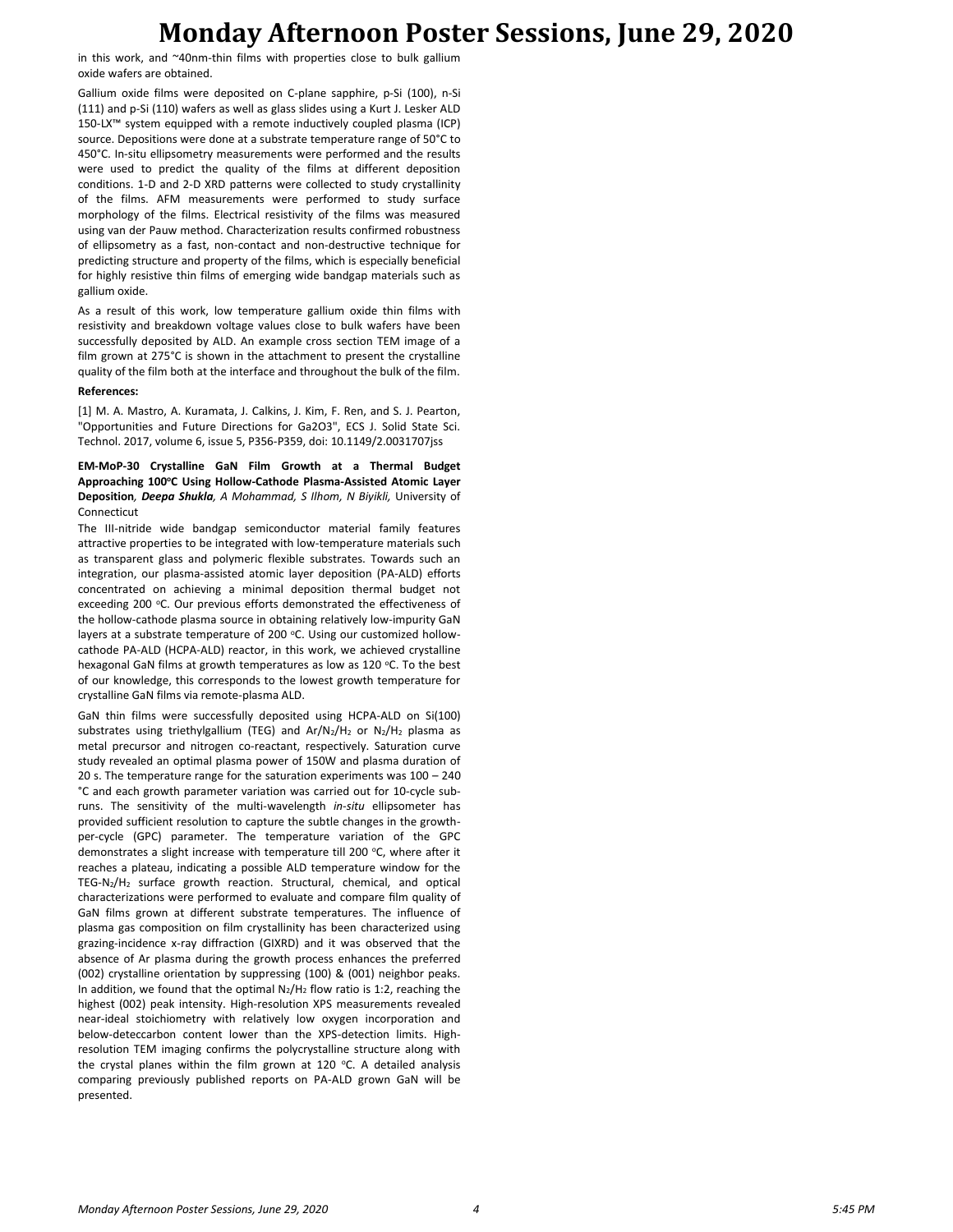## **Wednesday Morning, July 1, 2020**

including solubility, glass transition, thermal expansion, and interfacial adhesion strength.

### **Emerging Materials**

**Room Jan & Hubert Van Eyck - Session EM-WeM**

#### **Organic and Organic-Inorganic Hybrid Materials I**

**Moderators:** Steven M. George, University of Colorado at Boulder, Mato Knez, CIC nanoGUNE

#### 11:00am **EM-WeM-2 Vapor-Phase Synthesis and Surface Area Analysis of ZIF-8 Metal Organic Framework (MOF) on Fibrous Substrates via Atomic Layer Deposition***, R Nye, S Smith, Nicholas M. Carroll, G Parsons,* North Carolina State University

Solvent-free synthesis methods for metal-organic frameworks (MOFs) will help expand their applications in catalysts, gas adsorption, and sensors. Unfortunately, methods of using atomic layer deposition on silicon wafers to convert a metal oxide to MOF prevent surface area measurements, which are critical in the aforementioned applications. In this work, we describe low-temperature formation of zeolitic imidazolate framework (ZIF-8) MOF on high-surface area polypropylene polymer fiber substrates via vapor-directed conversion of ALD ZnO. The resulting MOF-fiber structures are highly stable and withstand robust mechanical deformation, demonstrating excellent MOF adhesion to the polymer fiber surface. Moreover, for the first time, our synthesis approach enables direct gas adsorption analysis of vapor-derived MOFs, including determination of net surface area by Brunauer-Emmett-Teller (BET) analysis. To form the MOFfiber structure, approximately 10 nm of zinc oxide is deposited at 90°C via ALD on nonwoven polypropylene fiber mats. The coated mats are then placed into a loosely sealed vessel containing 2-methylimidazole powder and heated at 100-135 C for 1-24 hours, enabling volatilization of the 2 methylimidazole and reaction with the solid ZnO to form ZIF-8 crystals. During the process, the pressure in the vessel is maintained at atmospheric pressure. The formation of ZIF-8 is confirmed by XRD, and SEM shows crystals of ~100-300 nm on the fiber surface. BET analysis on the MOFcoated fiber mats demonstrated surface area values of 400  $m^2/g$ (fiber+MOF). Using the mass of MOF determined by sample weight before and after MOF growth, the surface area of the ZIF-8 on the fibers in 1500  $m^2/g$  ZIF-8, which is comparable to  $\sim 1300 \; m^2/g$  expected for ZIF-8 powder, indicating good quality of synthesized MOF. To the best of our knowledge, this is the first report of surface area measurements on solvent-free MOFs. By tuning deposition and conversion parameters, the crystallinity and surface area of the ZIF-8 can be controlled. This MOF formation on fibers enables applications and measurements not otherwise available, such as incorporation into protective garments. Additionally, successful vaporphase MOF synthesis opens the doors for selective deposition of MOFs for use in sensing and electronic applications.

#### 11:30am **EM-WeM-4 Vapor Phase Infiltration for Transforming Polymers into Hybrid Materials: Mechanisms of Inorganic Entrapment and Structure-Property Implications***, Mark Losego,* Georgia Institute of Technology **INVITED**

Vapor phase infiltration (VPI) transforms polymers into organic-inorganic hybrid materials by infusing the polymer with inorganic constituents from the gas phase. Hybrid materials synthesized with VPI have been demonstrated for numerous applications ranging from energy harvesting to filtration media to photolithographic hard masks. The infiltration process consists of three basic steps: (1) sorption of the gaseous precursor molecule into the polymer, (2) diffusion of the precursor throughout the polymer, and (3) "entrapment" of that precursor within the polymer. This talk will focus on this final step: "entrapment". The mechanism of entrapment informs both how to design an infiltration process and the final chemical structure of the hybrid material. Processes for entrapment can largely be understood by the energy landscape for precursor binding and reaction with the polymer. Most important to understand is the depth of the energy well for the bound state and the activation energy for the reaction pathway. These energetics determine whether a precursor is easily entrapped and whether the final hybrid has unbound or chemically bound inorganic constituents. In this talk, we will show evidence from our lab for infiltrated materials where the inorganic constituents are homogeneously distributed throughout the hybrid material but are chemically unbound to the organic – creating an interpenetrating, unbound organic-inorganic bicontinuous network. Similarly, we will show how increasing reaction temperature can increase the probability for chemical reactions and covalent bond formation. Subsequently, we will show how these different chemical states lead to differences in material properties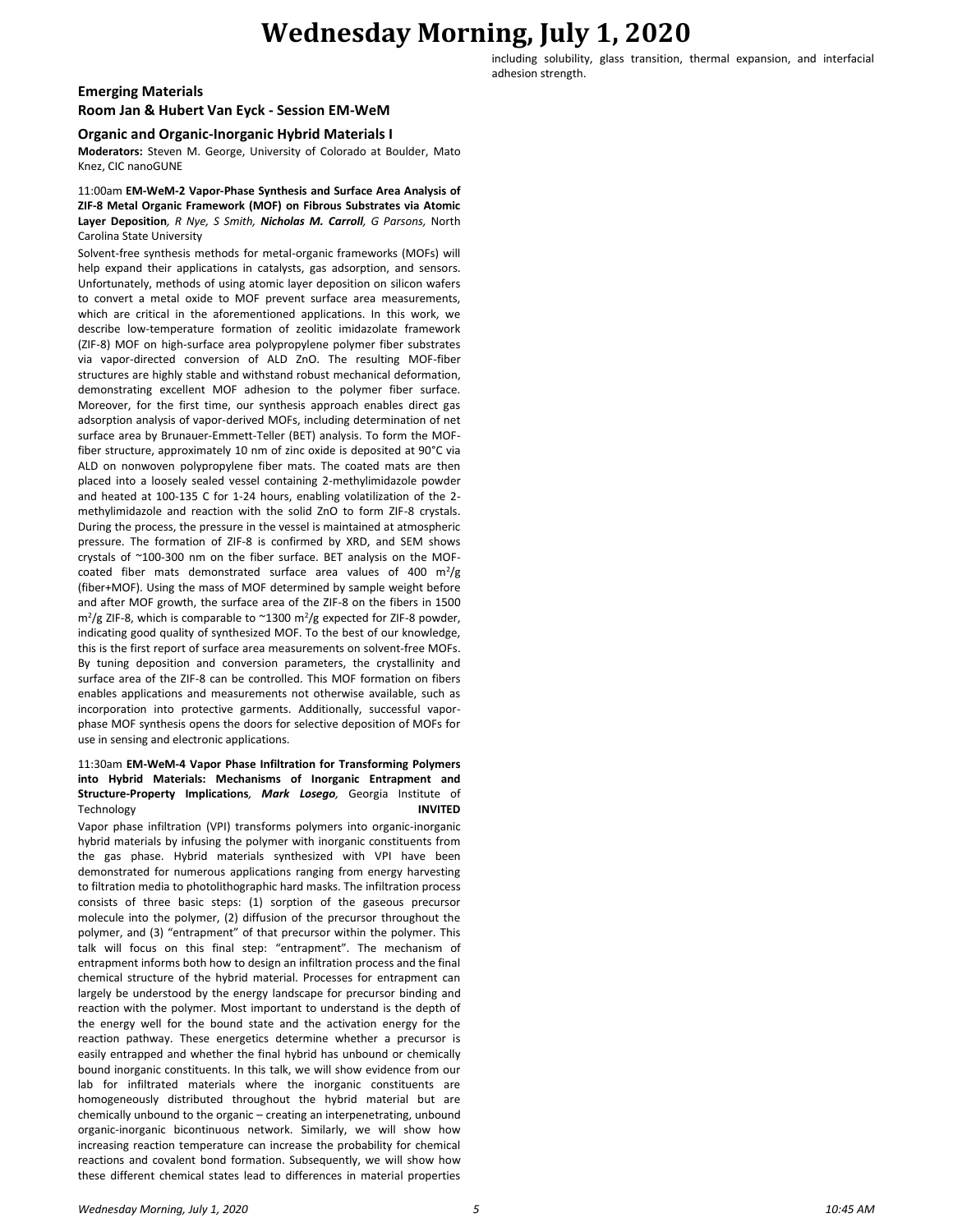# **Wednesday Afternoon, July 1, 2020**

### **Emerging Materials Room Jan & Hubert Van Eyck - Session EM-WeA**

#### **Organic and Organic-Inorganic Hybrid Materials II & III Moderators:** Tero Pilvi, Picosun Oy, Ganesh Sundaram, Veeco-CNT

#### 1:15pm **EM-WeA-2 Enhanced Stretchability in Inorganic-Organic Alucone Thin Films Deposited from Long-Chain Organic Precursors***, Janne-Petteri Niemelä, N Rohbeck, J Michler, I Utke,* Empa, Switzerland

Molecular layer deposited (MLD) hybrid inorganic-organic materials ("metalcones") have recently received increasing attention, largely due to their potential for applications demanding mechanical stretchability/flexibility.<sup>1,2</sup> Alucones (Al-based hybrids) are among the most studied metalcones owing to e.g. their promising performance as an electrode-electrolyte interface layer in Si-nanoparticle based batteries, where the charging/discharging cycles involve huge volumetric changes up to 300 %.<sup>3</sup> The research on mechanical (and battery) properties of metalcones is limited to the materials based on short-chain organic precursors,<sup>4</sup> while increasing the precursor chain length is an unexplored but rational route for enhancing mechanical performance of the metalcone thin films.

In this work we deposited alucone thin films using trimethyl aluminum (TMA) as the Al metal precursor, and 1,2-ethanediol (EG), 1,6-hexanediol (HD) and 1,10-decanediol (DD) as the organic precursors. The TMA/HD and TMA/DD processes were studied at 130 °C: they exhibit MLD-type behavior with self-saturating surface reactions, and linear film growth (studied up to 150-200 nm) with the growth-per-cycle values of 0.32 and 0.37 nm, respectively. Mechanical stretchability was studied via tensile testing coupled with in-situ optical microscopy for 100-nm alucone films deposited on the stretchable polyimide substrates. The critical strain for fracture was enhanced up to around 9 % for the alucone films deposited via the TMA/DD process. This value is more than an order-of-magnitude higher than the value for purely inorganic  $Al_2O_3$  and represents a factor-of-four increase in comparison to the EG-based alucone material (the state-of-theart for the metalcones). The 9-% critical strain translates to critical volume expansion of 300 % for (battery-relevant)<sup>3</sup> around 3-nm coating thickness on a nanoparticle surface (assuming a spherical particle and inversesquare-root thickness extrapolation for the critical strain), and to 0.25-mm critical bending radius on the 50-µm substrate. The film structure is moreover studied via the XRR, FTIR and SEM techniques, while the mechanical properties are further analyzed via nanoindentation.

The present results highlight that the potential of the MLD technique can be further enhanced by exploring a wider space of larger/longer/complex organic precursor molecules instead of the conventionally used small molecules.

(1) X. Meng, J. Mater. Chem. A, 2017, 5, 18326.; (2) J.-P. Niemelä et al., J. Mater. Chem. C, 2015, 3, 10349. (3) D. M. Piper, et al., Nano Energy, 2016 22, 202. (4) M. Ruoho, I. Utke et al., Mater. Today Chem. 10 (2018) 187.

#### 1:45pm **EM-WeA-4 Self-Terminating Molecular Layer Deposition of Polyurea and Growth Rejuvenation via Precursor Linking Group Selection***, Rachel A. Nye, G Parsons,* North Carolina State University

Molecular layer deposition (MLD) has recently been explored due to the vast tunability of film properties and growth conditions. Polyurea coupling by MLD commonly proceeds by reacting molecules with diisocyanate functional groups (such as p-phenylene diisocyanate, PDIC) with other molecules containing diamine functional groups (such as ethylenediamine, ED). Under steady-growth conditions at 60°C, the PDIC/ED sequence typically leads to continuous film growth of ~0.41 nm/cycle. Recently, we discovered a modified polyurea MLD reaction that shows a growth trend very different from commonly reported processes. Specifically, we find that using 1,6-hexanediisocyanate, HDIC, in place of PDIC, causes a significantly lower film growth rate: less than 0.1 nm/cycle even at temperatures as low as 40°C.

Additionally, the low growth rate obtained from the HDIC/ED reaction continues to decrease with increasing cycle number. This significant change in polyurea growth rate is achieved simply by varying the organic linker groups, while maintaining the same urea coupling chemistry. Interestingly, the low growth rate of the flexible HDIC/ED can be increased by incorporating the aromatic PDIC compound into the overall polymer structure. Thus, the self-terminating and rejuvenating growth of aliphatic polyurea can be controlled with aromatic composition. The entirely flexible

HDIC/ED polymer is very difficult to grow to a thick film, but incorporating small amounts of benzene enable deposition of a much thicker film without significantly affecting film properties. These trends are likely due to high frequency of double reactions for the entirely aliphatic HDIC and ED precursors. The rigid benzene ring in the PDIC precursor then seems to promote a more rigid structure that reduces the number of siteterminating reactions and enhances growth. This self-limiting and rejuvenating growth is of potential interest for the field of area selective deposition. Additionally, the ability to modulate polymer growth rates with the incorporation of benzene rings has significant implications to the development of new precursors and polymer thin film properties.

3:00pm **EM-WeA-9 Vapor-Phase Infiltration Synthesis of Organic-Inorganic Hybrid Nanocomposite Resists for Next-Generation Nanolithography***, N Tiwale,* Brookhaven National Laboratory*; A Subramanian,* Stony Brook University*; K Kisslinger, G Freychet, M Lu,*  Brookhaven National Laboratory*; J Kim,* University of Texas at Dallas*; A Stein, Chang-Yong Nam,* Brookhaven National Laboratory

Vapor-phase infiltration (VPI), a material hybridization technique derived from atomic layer deposition, can generate molecular-scale organicinorganic nanocomposites with uniquely enhanced material properties by utilizing the infiltration and binding of gaseous organometallic precursors within organic media. In this study, we report the application of VPI on developing new organic-inorganic hybrid polymer resists for the nextgeneration nanolithography. Hybrid resists are emerging as an effective way of addressing stringent process requirements for aggressive downscaling of semiconducting devices. However, hybrid resists generally require complex chemical synthesis while being predominantly negativetone with high exposure dose requirement. For positive-tone processes and high-aspect-ratio pattern transfer, resist choices are limited to costly non-hybrid alternatives, whose etch resistance is still inferior compared with hybrid resists. Here, demonstrated is a novel hybrid positive-tone resist platform utilizing simple *ex-situ* VPI of inorganic components into standard resist materials. A model system based on poly(methyl methacrylate) (PMMA) thin film hybridized with  $AIO<sub>x</sub>$  has been demonstrated for electron-beam lithography patterning, featuring fully controllable critical exposure dose, contrast, and etch resistance. The hybrid resist not only achieves exposure contrast as high as ~30, a six-fold enhancement over standard PMMA, but also enables Si nanostructures with resolution down to ~30 nm and aspect ratio up to ~17, owing to extremely high Si etch selectivity far exceeding those in known commercial positive-tone resist systems. Interrogation of the effect of varying etching protocols on etch rate reveals a surprisingly high enhancement of chemical etch resistance over the physical one with increasing amount of infiltration, which we attribute to the strong chemical biding between infiltrating Al precursor, trimethylaluminum (TMA), and carbonyl group in PMMA. Also briefly discussed is the electron-beam-induced exposure mechanism (i.e., change in solubility) in the hybrid resist probed by synchrotron X-ray absorption spectroscopy as well as other hybrid resist systems being developed for extreme ultraviolet (EUV) lithography application, where the infiltrated inorganic elements can potentially improve not the etch resistance but also EUV sensitivity and other resist performance parameters. The easy implementabilility, combined with versatile *ex-situ* control of resist characteristics, makes this hybrid resist synthesis approach uniquely suited for addressing the resist performance required for advanced next-generation nanolithography techniques.

#### 3:45pm **EM-WeA-12 Synthesis of SiAlCO Polymer Derived Ceramics (PDC) Thin Films using Molecular Layer Deposition***, Kristina Ashurbekova,*  Dagestan State University, Russian Federation*; E Modin, A Chuvilin, M Knez,*  CIC nanoGUNE BRTA, Spain*; I Abdulagatov,* Dagestan State University, Russian Federation

Organosilicon PDC materials and its derivatives have gained interest for various important applications such as electrode material for lithium-ion batteries, ultra-high temperature composites and others [1]. Conventionally, PDC coatings are prepared by wet-chemical dip, spin, thermal-spray coating or by plasma-assisted chemical vapor deposition (CVD), followed by high temperature pyrolysis [2].

In this work, molecular layer deposited (MLD) hybrid organic-inorganic films serve as precursors for a synthesis of SiAlCO PDC composite coatings. Alumina-polysiloxane films were grown using 1,3,5,7-tetravinyl-1,3,5,7 tetramethylcyclotetrasiloxane (V4D4) and trimethylaluminum (TMA) (Supplemental Figure 1). The deposition was conducted at temperatures between 120 and 220°C. An *in-situ* quartz crystal microbalance (QCM) study showed linear mass increase with the number of MLD cycles with the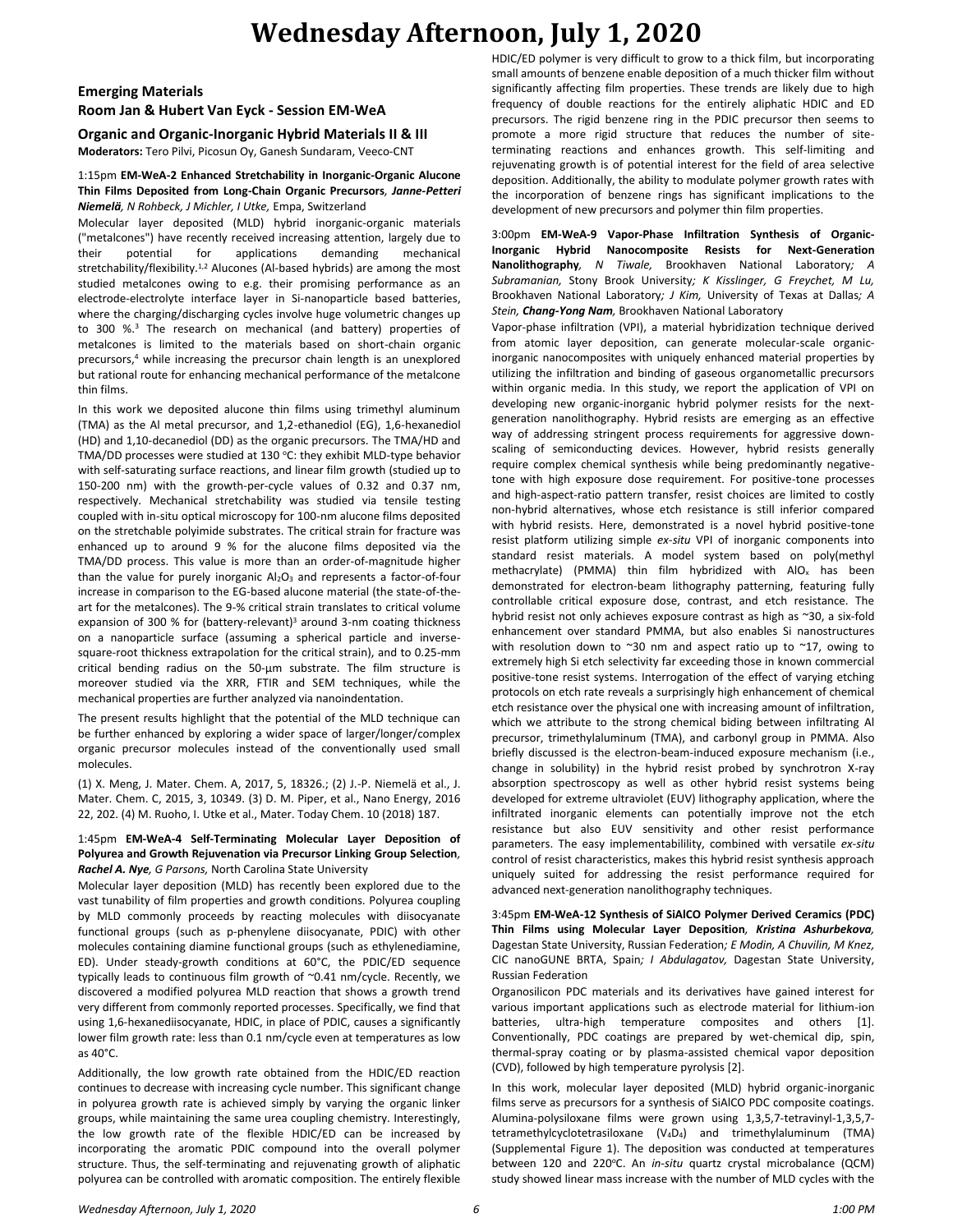## **Wednesday Afternoon, July 1, 2020**

highest growth rate of 24 ng/cm<sup>2</sup>/cycle occurring at 180°C. QCM measurements revealed a self-limiting surface chemistry of the MLD process. FTIR analysis of deposited films showed vibrational features characteristic of organosilicon polymers: Si-CH3, Si-O-Si, Si-CH=CH<sup>2</sup> and Si-O-Al peaks (Supplemental Figure 2 ).

Upon growth of the film, cross-linking is needed to increase the mass yield during the polymer-to-ceramic transformation. Cross-linking was achieved at 200°C by introducing a third precursor, di-tert-butyl peroxide (TBP), into the MLD process, following a V4D4/TBP/TMA sequence. The thus obtained films were pyrolyzed at 900°C in an Ar atmosphere. XRR, XRD, Raman, HRTEM, and EDX were applied for characterization of the films. After pyrolysis, the composite thin film remained amorphous. The final film contained Si, Al, O, and C uniformly distributed throughout the film. Raman spectroscopy showed presence of graphitic carbon within the film. This MLD-derived SiAlCO thin film is expected to have exceptional high temperature stability, creep, and corrosion resistance.

[1] P. Colombo, et al., *J. Am. Ceram. Soc.,***93** (7), 1805–1837 (2010)

[2] G. Borroso, et al, *J. Mater . Chem. A.,* **7**( 5 ), 1936–1963 (2019)